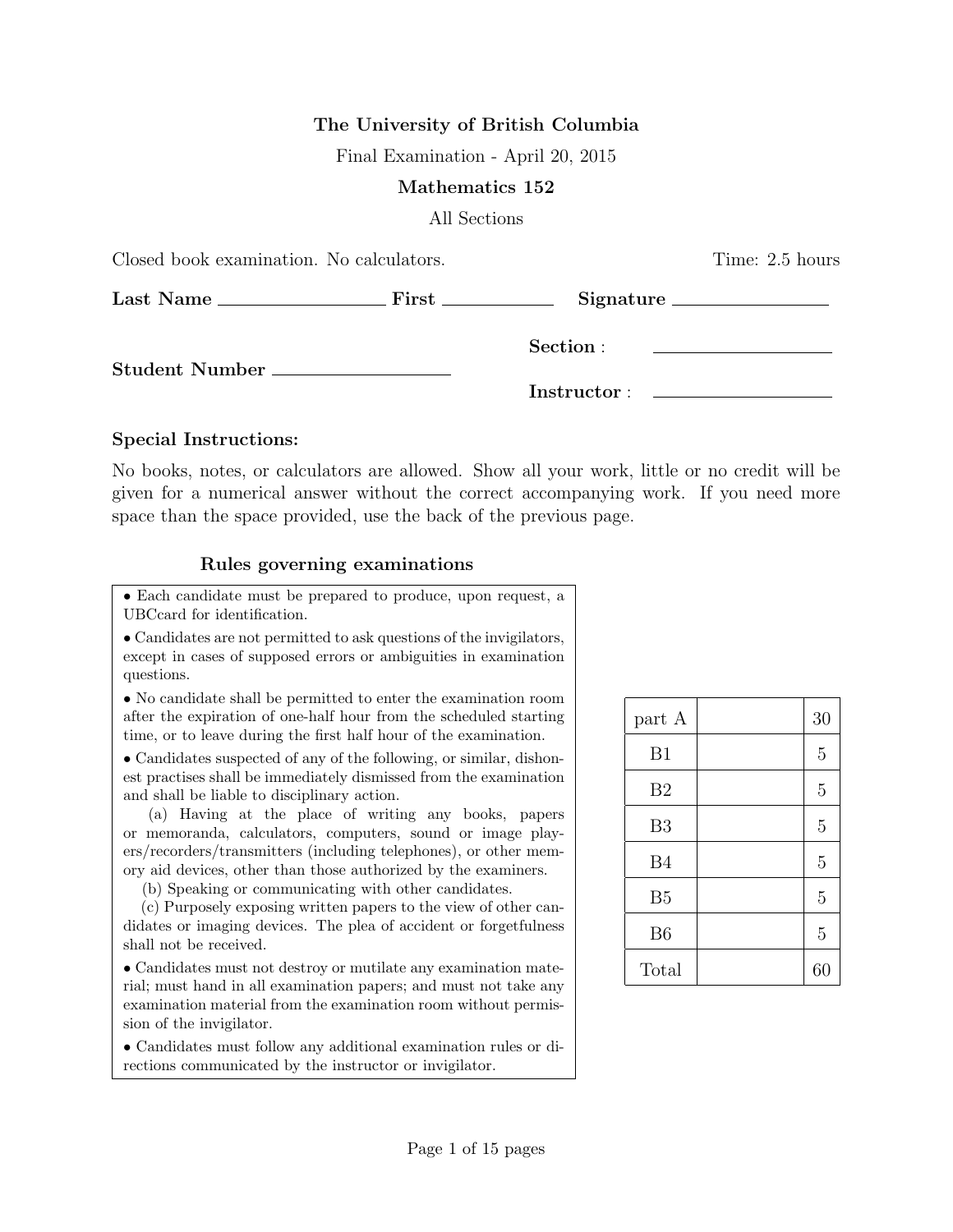## Part A - Short Answer Questions, 1 mark each

Let  $z = 1+3i$  and  $u = 1-i$  be the complex numbers in questions A1-A3 below. Your answers should be in the form  $a + ib$  where a and b are real numbers.

A1: Compute  $z + 2u$ .

A2: Compute zu.

A3: Compute  $z/u$ .

Points  $A = [2, 1], B = [5, 7], C = [0, 4]$  and D form the vertices of a parallelogram ABCD that is the subject of questions A4 and A5 below. *Note:* that  $B$  and  $D$  are points adjacent to A.

A4: What is the point D?

A5: What is the area of the parallelogram ABCD?

A6: Consider the following linear system written in augmented matrix form:

| 0 | $\cdot$ | $\vert 5$ |
|---|---------|-----------|
| 0 |         | ⇁         |

Write the solution or solutions, or state that none exist.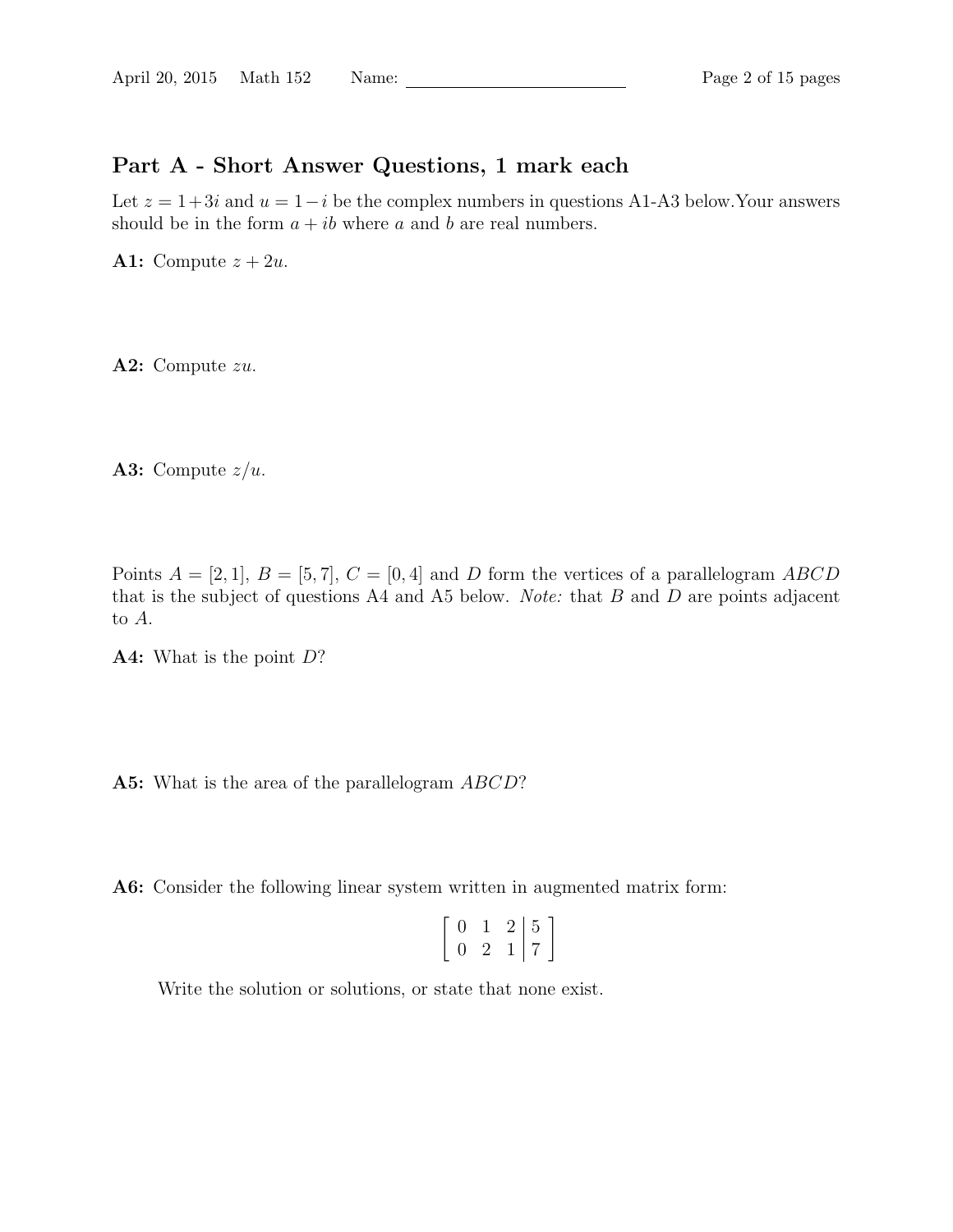A7: Let  $\mathbf{a} = [1, 2, 3], \mathbf{b} = [1, 1, 1]$  and  $\mathbf{c} = [1, -4, 1].$  What is the volume of the parallelepiped generated by these vectors?

**A8:** Let  $\mathbf{a} = [1, 2, 3], \mathbf{b} = [1, 1, 1]$  and  $\mathbf{c} = [1, -4, 1].$  Find the projection of  $\mathbf{a}$  onto  $\mathbf{b} + \mathbf{c}$ .

A9: Find an eigenvector corresponding to eigenvalue 2 for the matrix below:

$$
\left[\begin{array}{cc}5 & -3\\6 & -4\end{array}\right]
$$

A10: Consider the following lines of MATLAB code:

```
A = zeros(10, 10);for i=1:9
   A(i, i) = 1/2;A(i+1, i) = 1/2;end
A(10,10) = 1;
```
Circle the answer below that *best* describes the resulting matrix **A**:

- (a) an error occurs in the last line above.
- (b) A is the transition matrix for a random walk.
- (c) A is an upper triangular matrix.
- (d) A is a diagonal matrix with diagonal entries  $1/2$ .
- (e) A contains the solution of a differential equation system.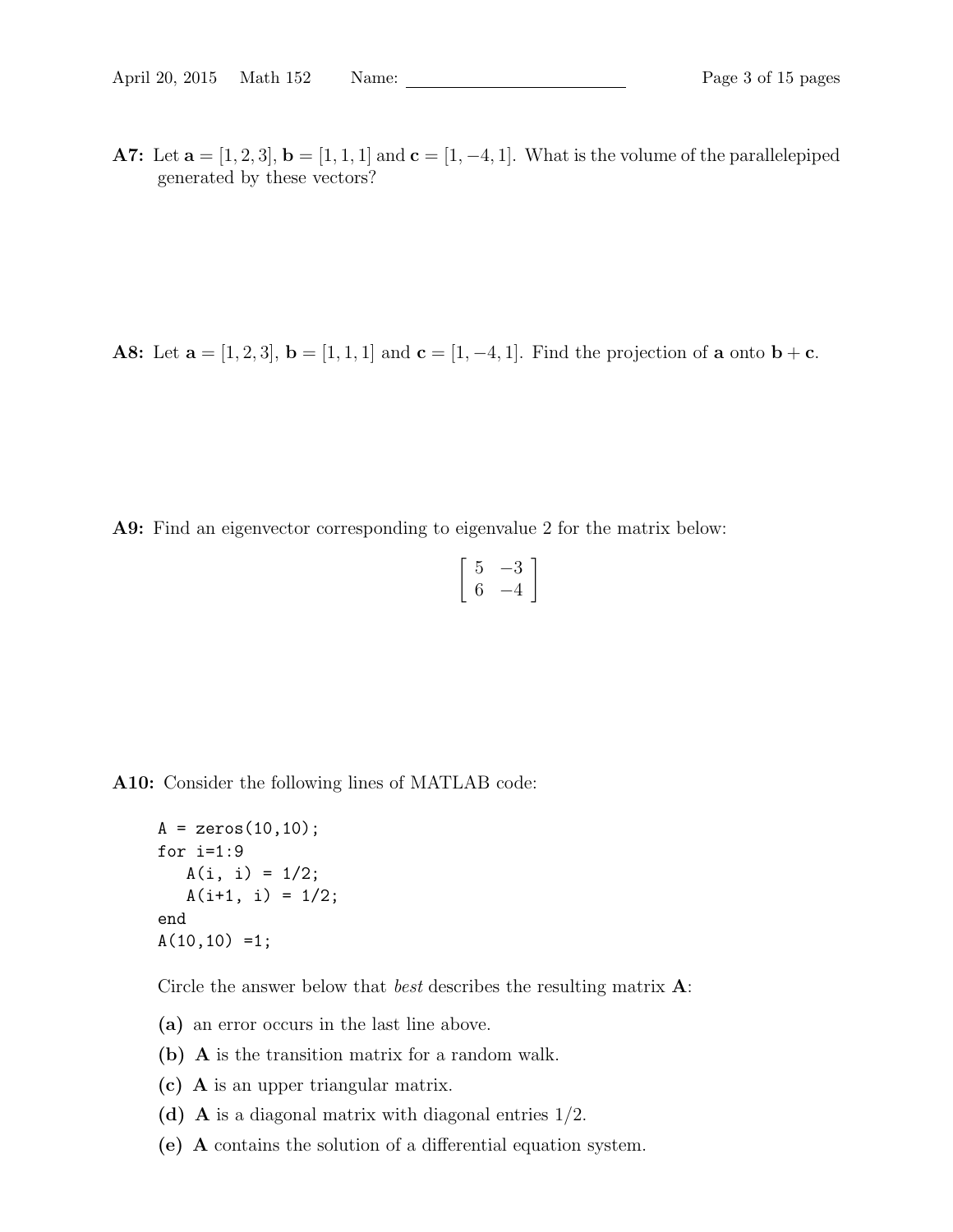A11: Find the parametric form of the plane in  $\mathbb{R}^3$  with equation form

$$
2x + 3y + 4z = 7
$$

A12: Circle *all* possible solution sets for linear systems of five equations in three unknowns.

- (a) a unique solution.
- (b) no solutions.
- (c) an infinite number of solutions.
- (d) exactly two solutions.

For questions A13-A15 below consider the resistor network in the diagram below. The resistances and sources are known in this network.



A13: List the unknowns in the linear system for this circuit using the technique of loop currents you learned in the lectures and computer labs this term.

- A14: In terms of these unknowns, write the linear equation that represents Kirchhoff's law of voltage drops around the third loop (corresponding to  $i_3$ ) in the circuit above.
- A15: Write a linear equation that expresses the current through the current source in terms of the loop currents in the diagram.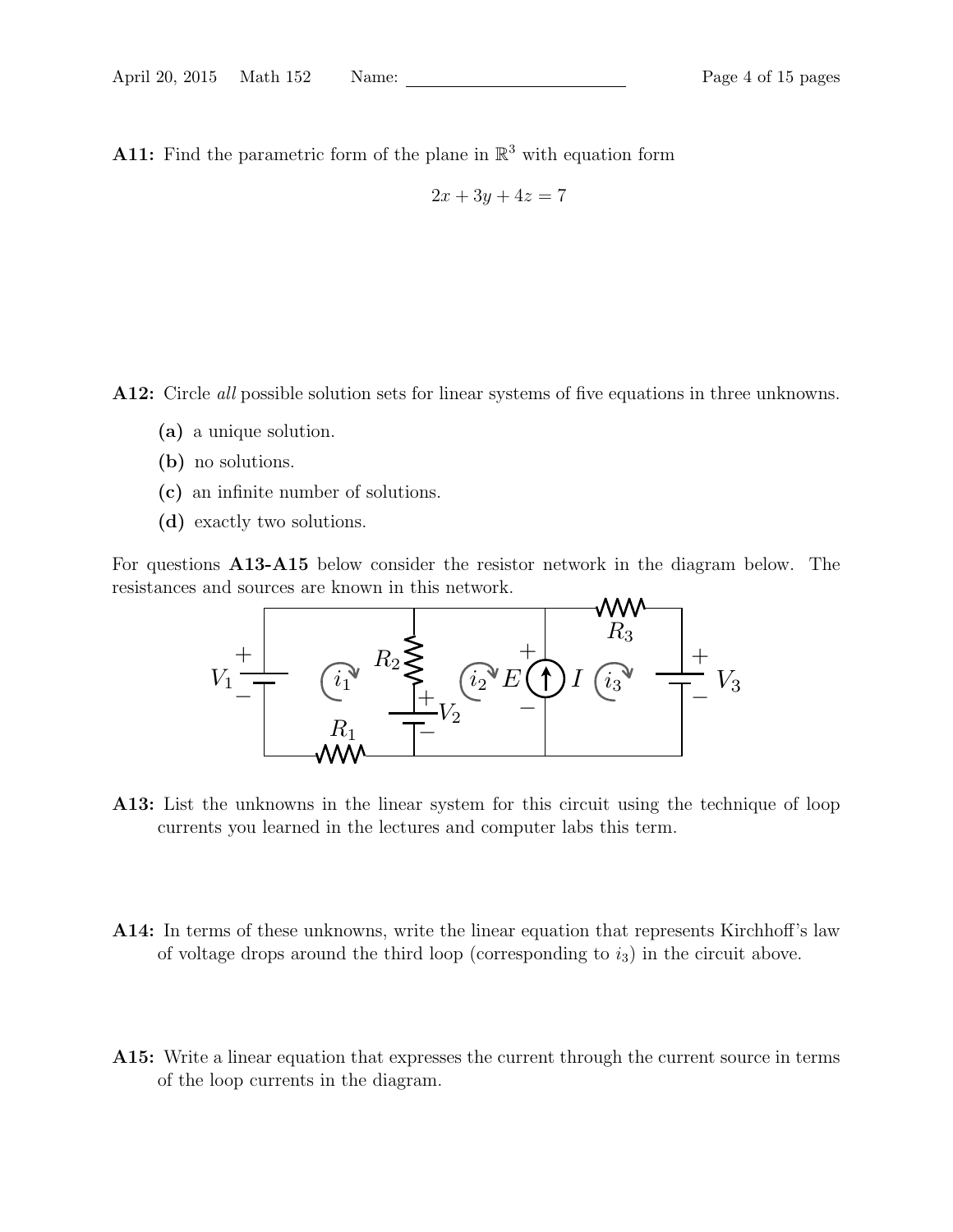A16: A is a  $2 \times 2$  matrix such that

$$
\mathbf{A} \begin{bmatrix} 1 \\ 1 \end{bmatrix} = \begin{bmatrix} 5 \\ 4 \end{bmatrix} \text{ and } \mathbf{A} \begin{bmatrix} 0 \\ 1 \end{bmatrix} = \begin{bmatrix} 2 \\ 2 \end{bmatrix}.
$$

Determine the entries of A.

A17: Consider

$$
\mathbf{A} = \left[ \begin{array}{cc} 1 & y \\ 2 & z \end{array} \right].
$$

Find y and z so that  $\begin{bmatrix} 1 \\ 2 \end{bmatrix}$ 3 1 is an eigenvector of  $A$  with eigenvalue 2.

A18: Write a matrix whose eigenvalues are the roots of the polynomial

$$
z^4 + 3z^3 - 2z^2 + 4 = 0.
$$

Do not try to find the roots. Hint: Remember your computer lab  $#6$ .

A19: Given that the real part x and imaginary part y of the complex number  $z = x + iy$ satisfy the equation  $(2 - i)x - (1 + 3i)y = 7$ , find x and y.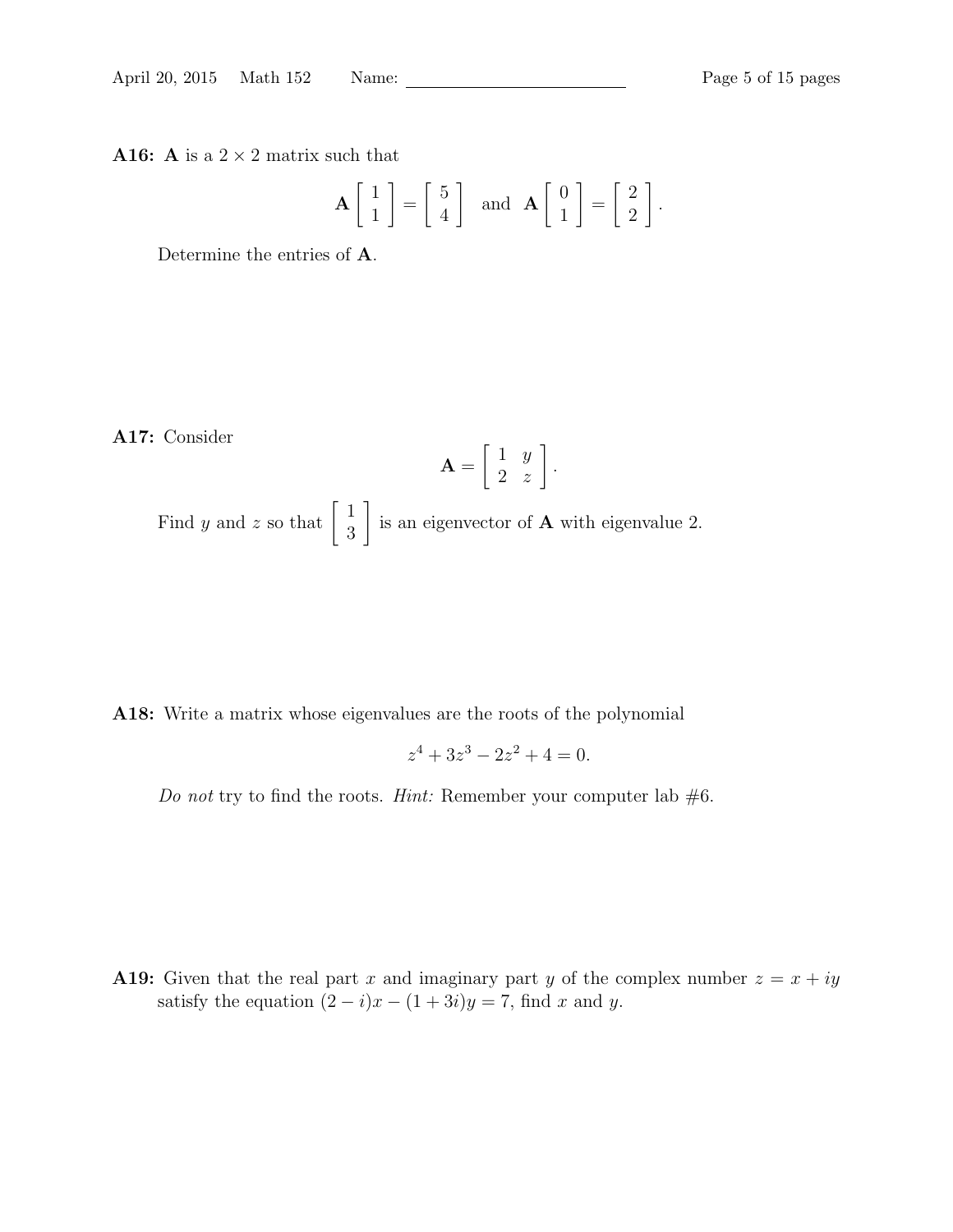### A20: Find the determinant of

| $\mathbf{1}$   | 3              | -2 | 0                | 1.             |
|----------------|----------------|----|------------------|----------------|
| 2              | 7              | 1  | $\left( \right)$ | $\overline{2}$ |
| $\mathbf{1}$   | 5 <sup>5</sup> | 6  |                  | 7              |
| $\overline{0}$ | $\overline{0}$ | 3  | $\left( \right)$ | 0              |
|                |                |    | $\mathbf{0}$     |                |

A21: Let

$$
L:\left[\begin{array}{c}1\\2\\-1\end{array}\right]+t\left[\begin{array}{c}1\\3\\a\end{array}\right]
$$

be a line in  $\mathbb{R}^3$  that is parallel to  $2x + 2y + z = 8$ . Find a.

**A22:** Let  $z = 2 + 2i$ . Write  $z^5$  in the form  $a + ib$  with a and b real numbers with no unevaluated trigonometric function values. *Hint*: first write  $z$  in polar form.

A23: The matrix

$$
\mathbf{A} = \begin{bmatrix} 7 & 0 & -10 \\ 5 & -3 & -5 \\ 5 & 0 & -8 \end{bmatrix}.
$$

has the eigenvalue −3. Find all eigenvectors corresponding to this eigenvalue.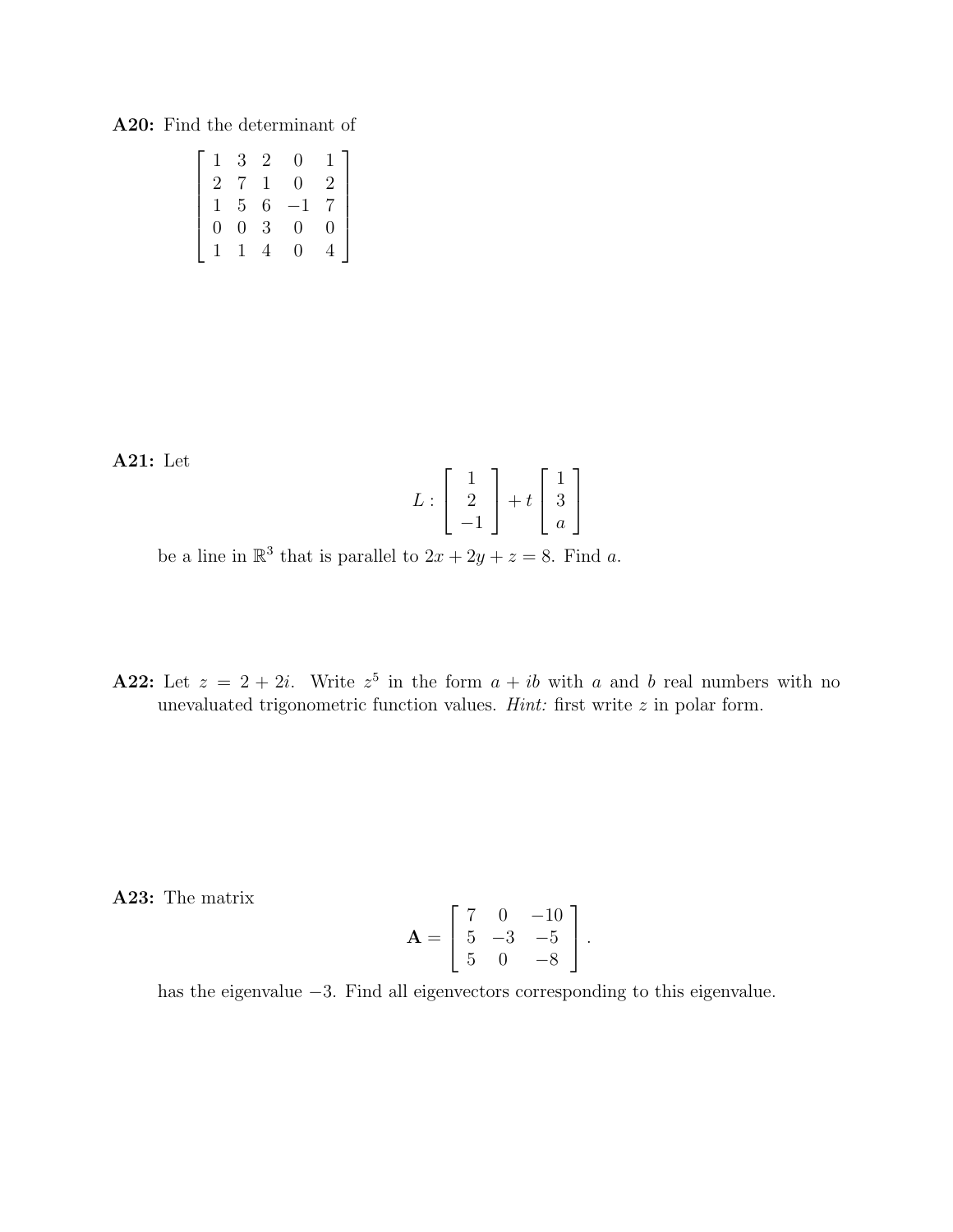A24: Write  $\mathbf{b} = [-5, 11, 18]$  as a linear combination  $\mathbf{a}_1 = [1, 2, 3]$  and  $\mathbf{a}_2 = [3, -1, -2]$  or show it cannot be done.

A25: Find the value for b, for which  $AB = BA$ , where

$$
\boldsymbol{A} = \begin{bmatrix} 1 & 2 \\ 0 & 1 \end{bmatrix}, \qquad \boldsymbol{B} = \begin{bmatrix} b & 1 \\ 0 & 1 \end{bmatrix}.
$$

**A26:** Find an equation form of the line  $[x, y, z] = [3 + 2s, s, 1 - 2s]$ .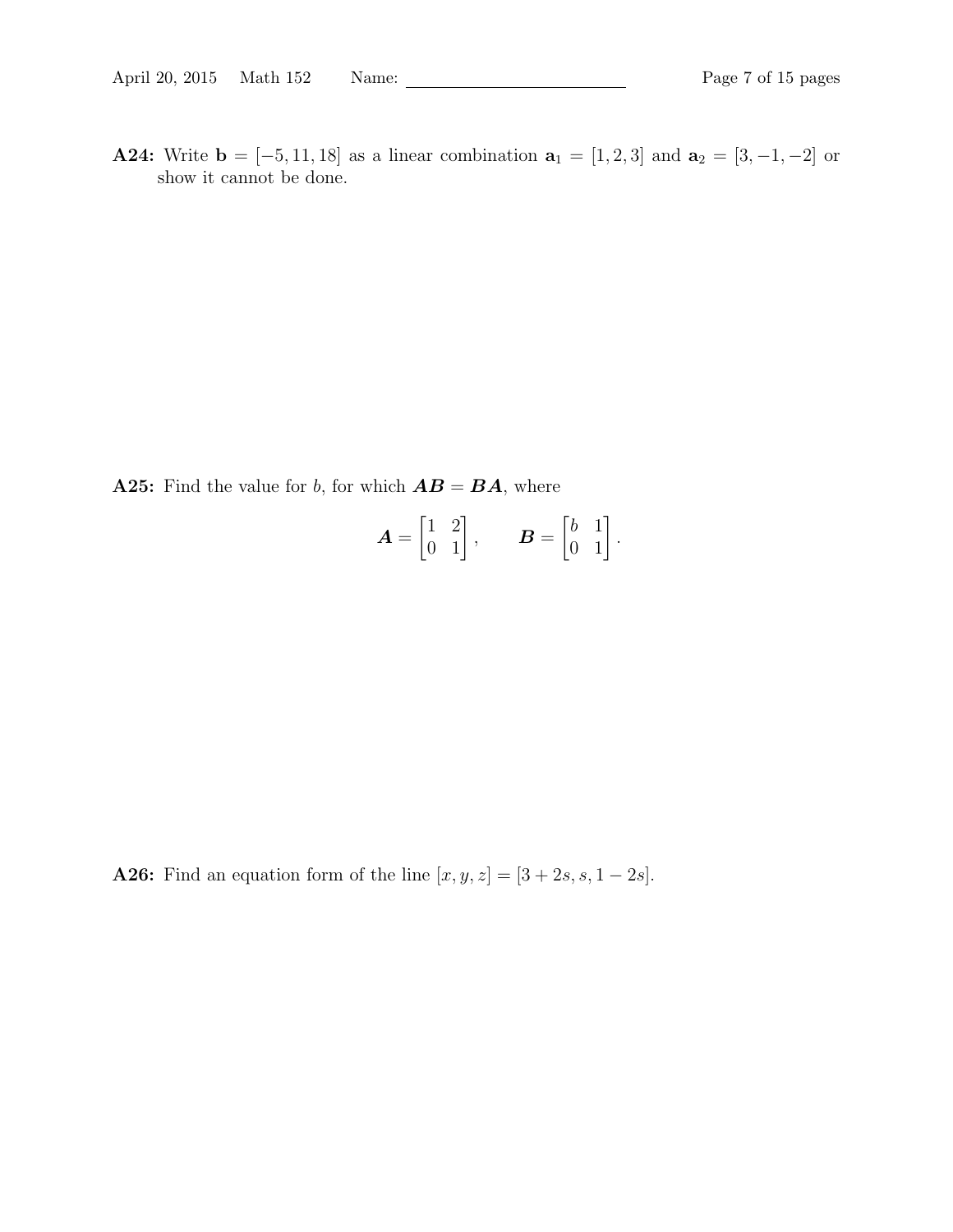A27: Find the solution of the system of differential equations

$$
x' = 2x + y
$$
  

$$
y' = x + 2y
$$

that satisfies the initial conditions  $x(0) = 2$  and  $y(0) = 3$ .

**A28:** Let **A** be a  $2 \times 2$  matrix which represents a reflection across a line in  $\mathbb{R}^2$ . Suppose that  $\lceil 2$ 3 is an eigenvector with eigenvalue 1 and  $\begin{bmatrix} \alpha \\ \beta \end{bmatrix}$ 6 1 is an eigenvector with eigenvalue  $\beta \neq 1$ . What are the values of  $\alpha$  and  $\beta$ ?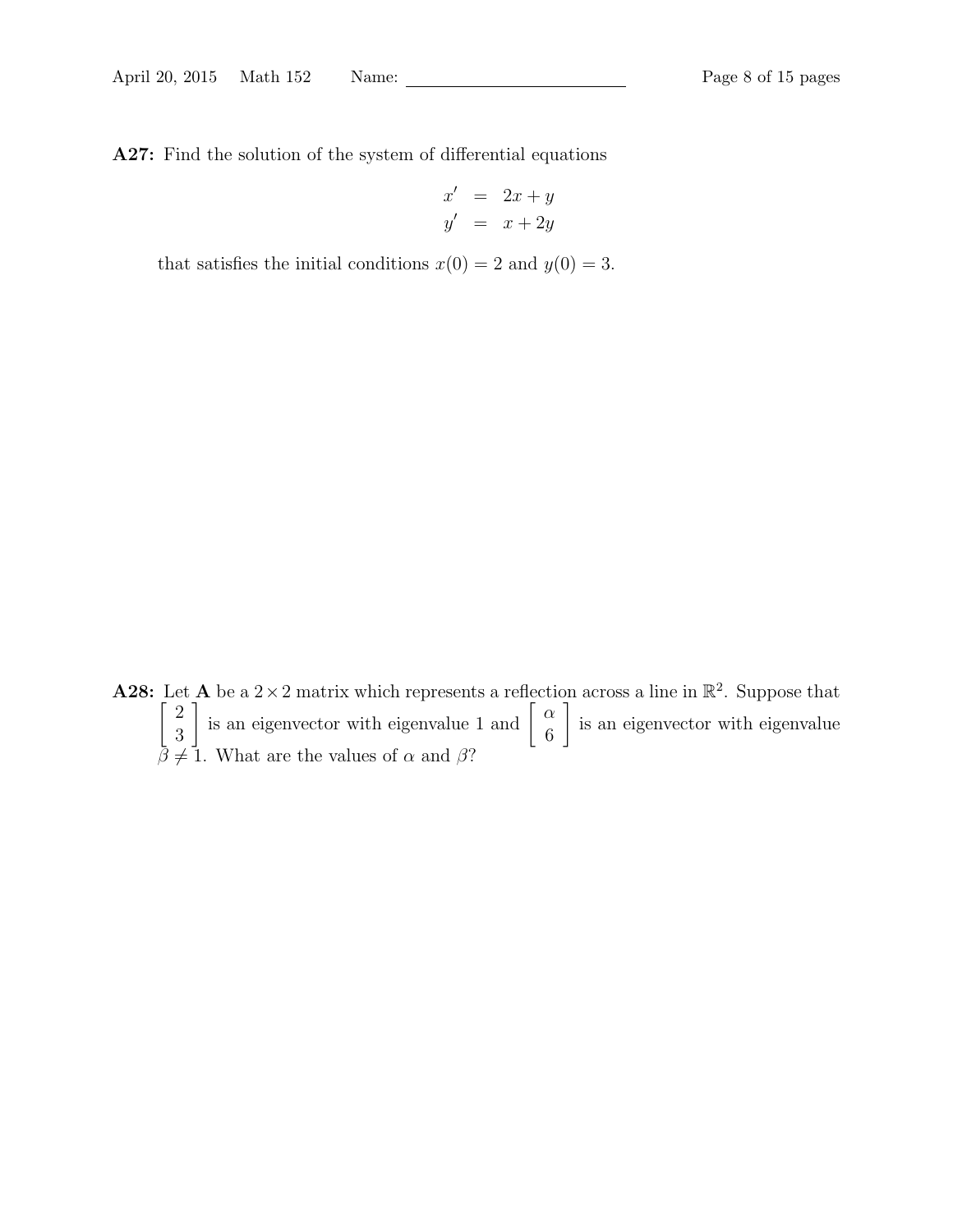**A29:** Solve the matrix equation  $3\mathbf{A} + \frac{1}{2}\mathbf{B}\mathbf{X} = \mathbf{C}$  for **X**, in which **A**, **B**, **C**, **X** are all  $2 \times 2$ matrices and that

$$
\mathbf{A} = \begin{bmatrix} -1 & 1 \\ 2 & -3 \end{bmatrix}, \quad \mathbf{B} = \begin{bmatrix} 3 & -1 \\ 1 & 1 \end{bmatrix}, \quad \mathbf{C} = \begin{bmatrix} -1 & 3 \\ 2 & -11 \end{bmatrix}
$$

A30: Consider the probability transition matrix

$$
\mathbf{P} = \begin{bmatrix} 1/2 & 0 & 0 & 0 \\ 0 & 1 & 0 & 1/3 \\ 1/2 & 0 & 1 & 0 \\ 0 & 0 & 0 & 2/3 \end{bmatrix}
$$
 and initial probability  $\mathbf{x}_0 = \begin{bmatrix} 1/11 \\ 3/11 \\ 3/11 \\ 4/11 \end{bmatrix}$ 

What is  $\lim_{n\to\infty} \mathbf{P}^n \mathbf{x}_0$ ? *Hint*: this can be done without extensive calculations.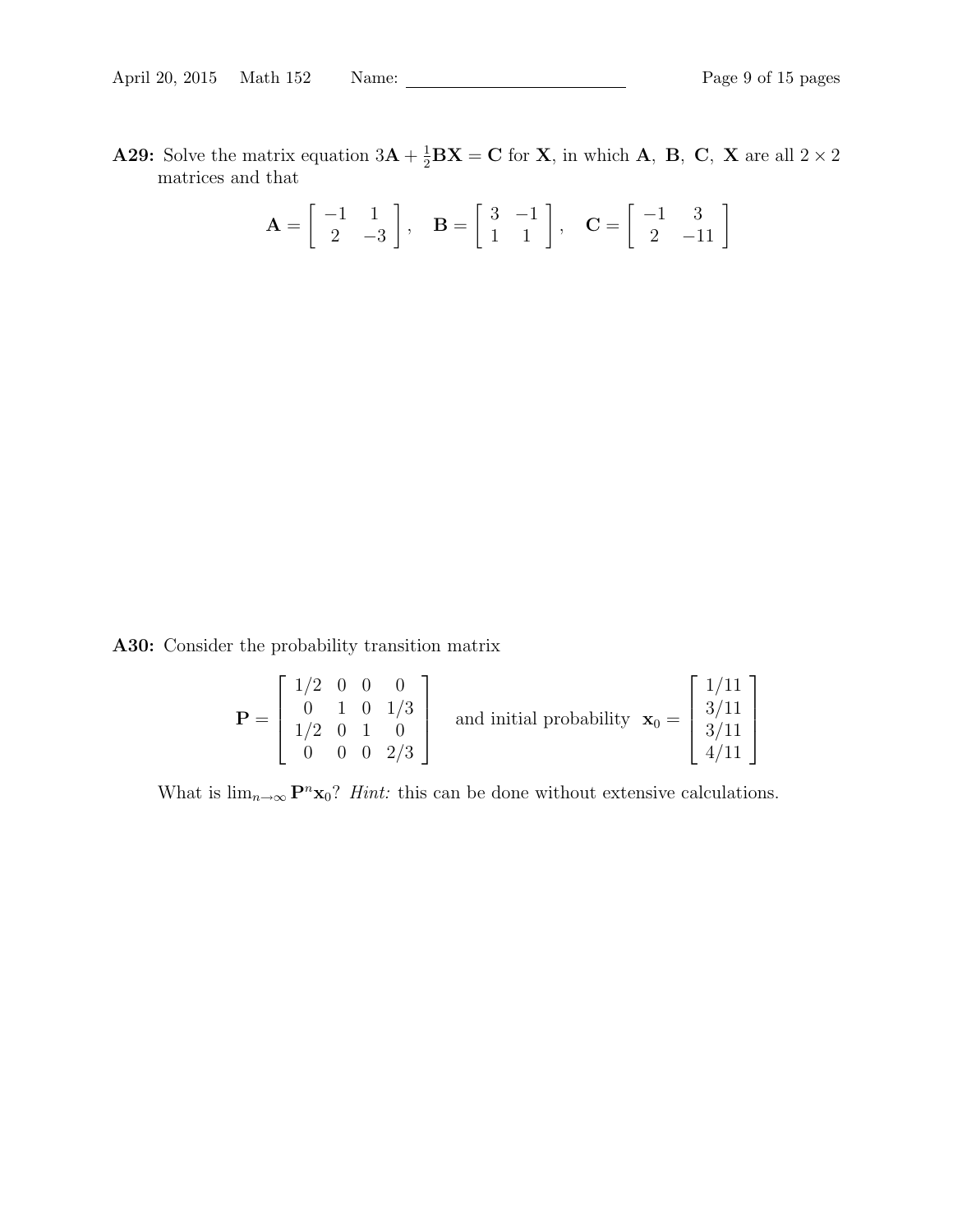# Part B - Long Answer Questions, 5 marks each

- B1: Uno, Duo and Traea are three friends. They all owe money to a loan shark. All together they owe \$600. Duo owes \$200 more than Uno. Uno and Duo combined owe as much as Traea.
	- (a) [2 marks] Let

$$
\mathbf{x} = \begin{bmatrix} x_1 \\ x_2 \\ x_3 \end{bmatrix}
$$

be the vector of unknowns, where  $x_1, x_2$  and  $x_3$  is the amount of money Uno, Duo and Traea owe, respectively. Describe the information above as a linear system in the form

$$
\mathbf{A}\mathbf{x} = \mathbf{b}
$$

(write  $A$  and  $b$  with specific values).

- (b) [1] Write the system you found above in augmented matrix form.
- (c) [2] Solve the system above using Gaussian elimination on the augmented matrix. How much does each person owe?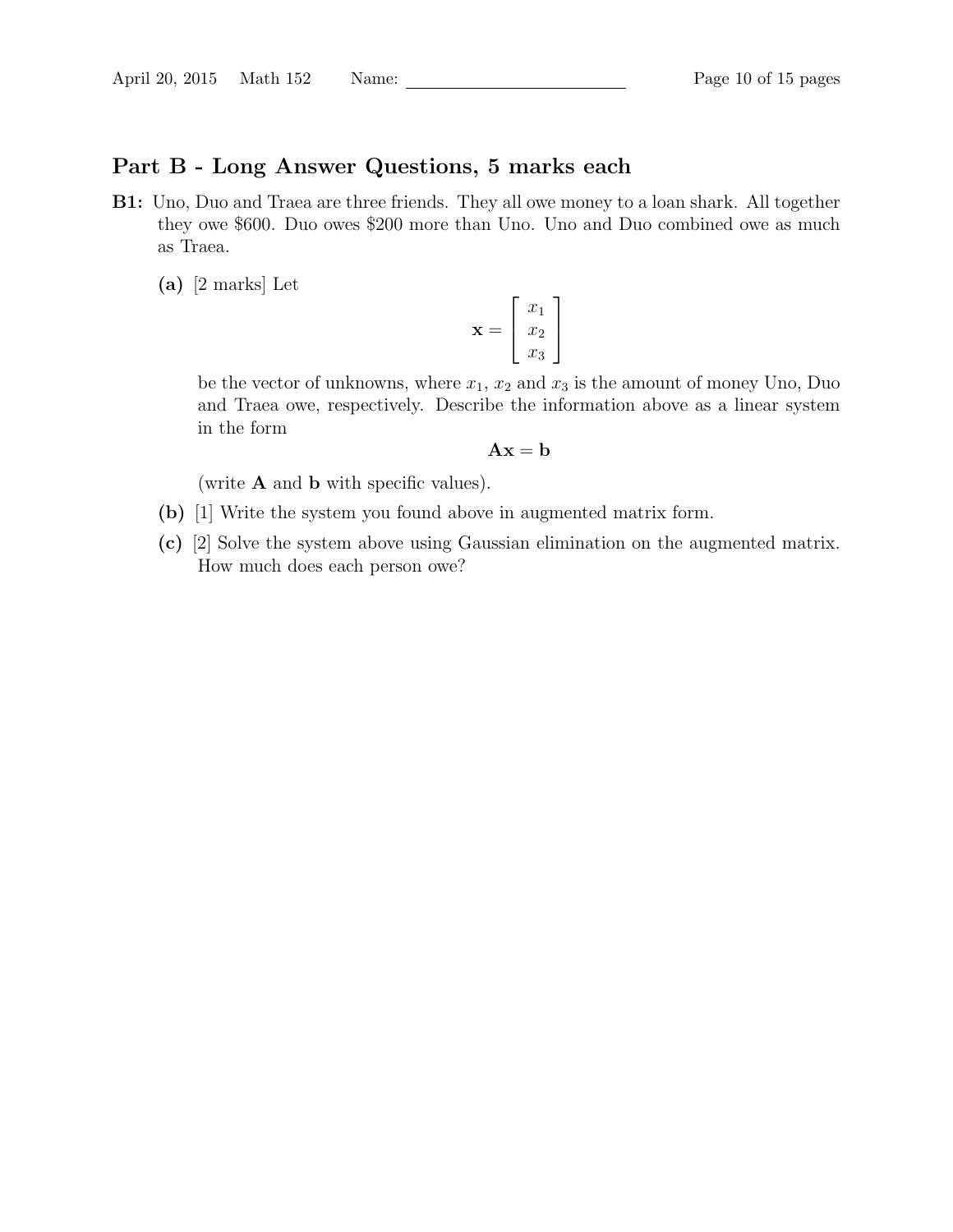B2: Let A be the matrix

$$
\left[\begin{array}{ccc} 4 & -1 & 7 \\ 0 & 3 & 0 \\ 1 & 2 & -2 \end{array}\right]
$$

(a) [2 marks] Find an eigenvector of **A** corresponding to eigenvalue  $\lambda_1 = 3$ .

(b) [2] Find all the other eigenvalues of **A**.

(c) [1] How many linearly independent eigenvectors does A have? Justify briefly.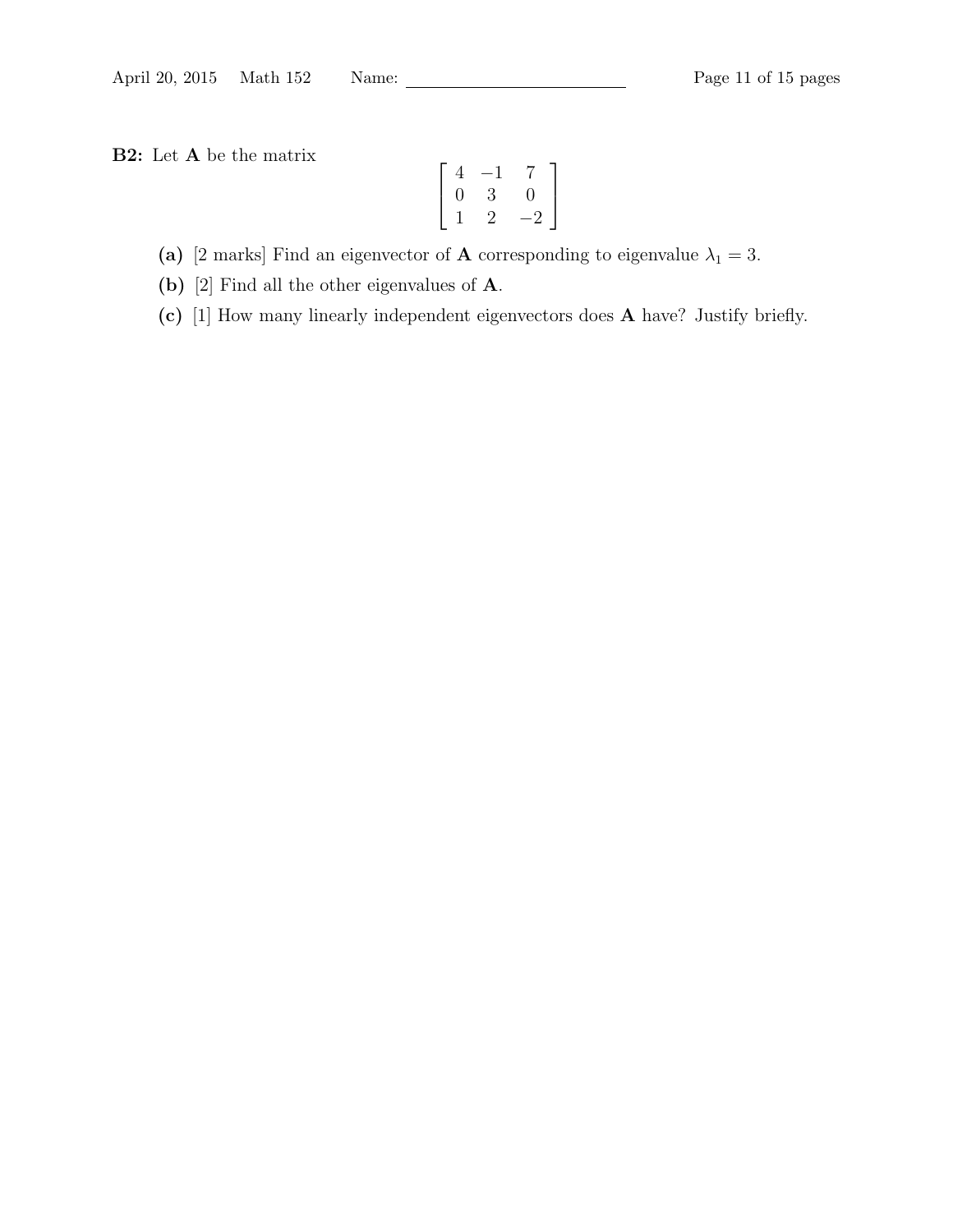**B3:** Line  $l_1$  and plane  $P_1$  shown in the figure are given in parametric form as



$$
l_1: \mathbf{x} = t\mathbf{a},
$$
  $P_1: \mathbf{x} = \mathbf{q} + s_1\mathbf{b}_1 + s_2\mathbf{b}_2,$ 

where

$$
\boldsymbol{a} = \begin{bmatrix} 0 \\ 1 \\ 2 \end{bmatrix}, \quad \boldsymbol{q} = \begin{bmatrix} 1 \\ 1 \\ 1 \end{bmatrix}, \quad \boldsymbol{b}_1 = \begin{bmatrix} 0 \\ 1 \\ 0 \end{bmatrix}, \quad \boldsymbol{b}_2 = \begin{bmatrix} 1 \\ 2 \\ -1 \end{bmatrix}.
$$

- (a) [2 marks] Find the intersection point of the line  $l_1$  and plane  $P_1$ .
- (b) [2] Write the parametric form for plane  $P_2$ , which contains the line  $l_1$  and is perpendicular to the plane  $P_1$ .
- (c) [1] Planes  $P_1$  and  $P_2$  intersect along the line  $l_2$ . Write the equation form for the line  $l_2$ .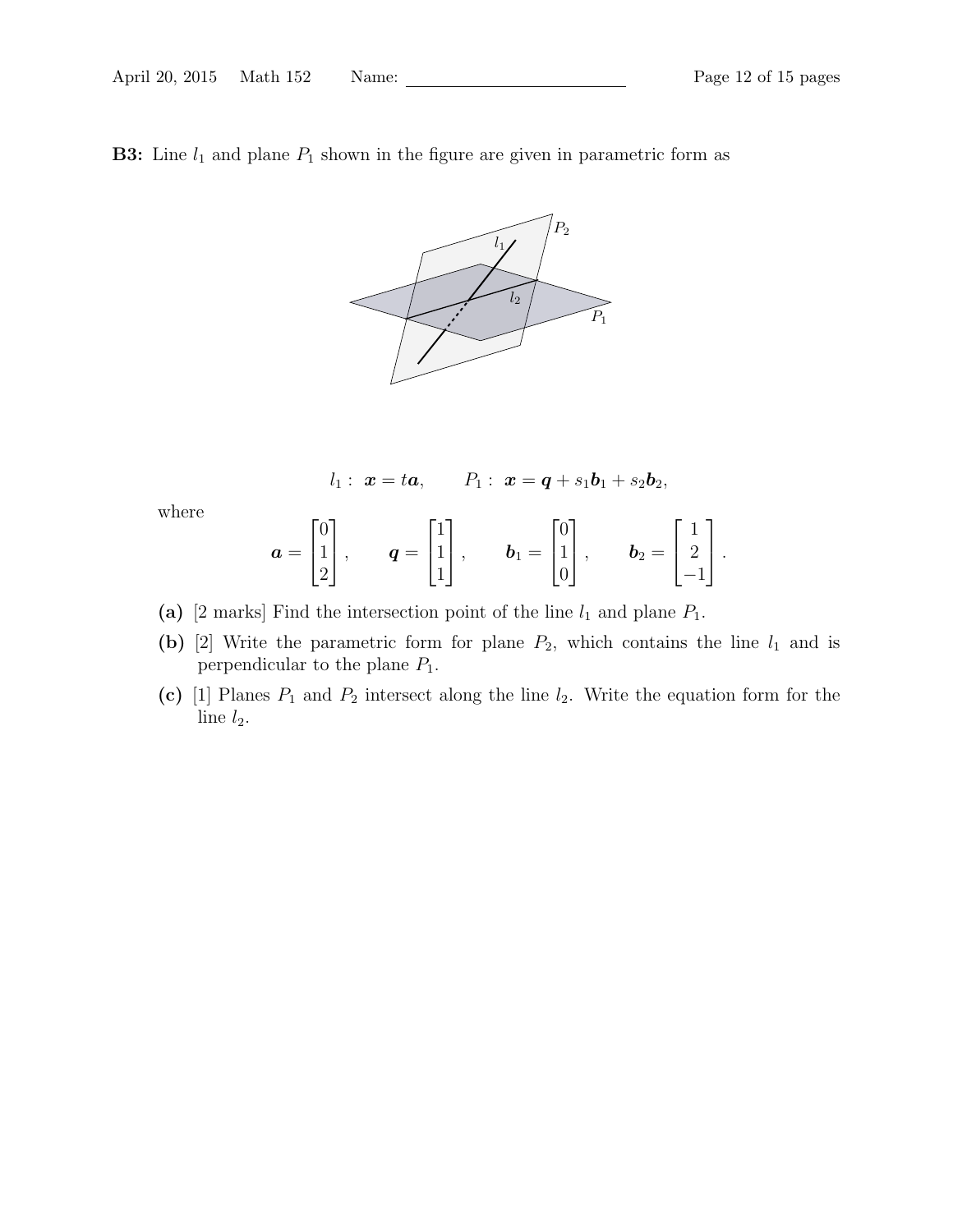B4: Consider the differential equation system

 $\mathbf{x}' = \mathbf{A}\mathbf{x}$ .

where **A** has the eigenvalues  $\lambda_1 = -1 + i$  and  $\lambda_2 = -1 - i$  with the corresponding eigenvectors

$$
\mathbf{v}_1 = \left[ \begin{array}{c} 1+i \\ 1-i \end{array} \right] \text{ and } \mathbf{v}_2 = \left[ \begin{array}{c} 1-i \\ 1+i \end{array} \right].
$$

- (a) [2 marks] Write the general solution of the DE system (in either real or complex form).
- (b) [2] Find the solution that satisfies  $\mathbf{x}(0) = \begin{bmatrix} 1 \\ 2 \end{bmatrix}$ 2 1 in real form (no complex numbers or complex exponentials).
- (c) [1] Write MATLAB commands that would compute the first column of the matrix A from the information given about the eigenvalues and eigenvectors of A.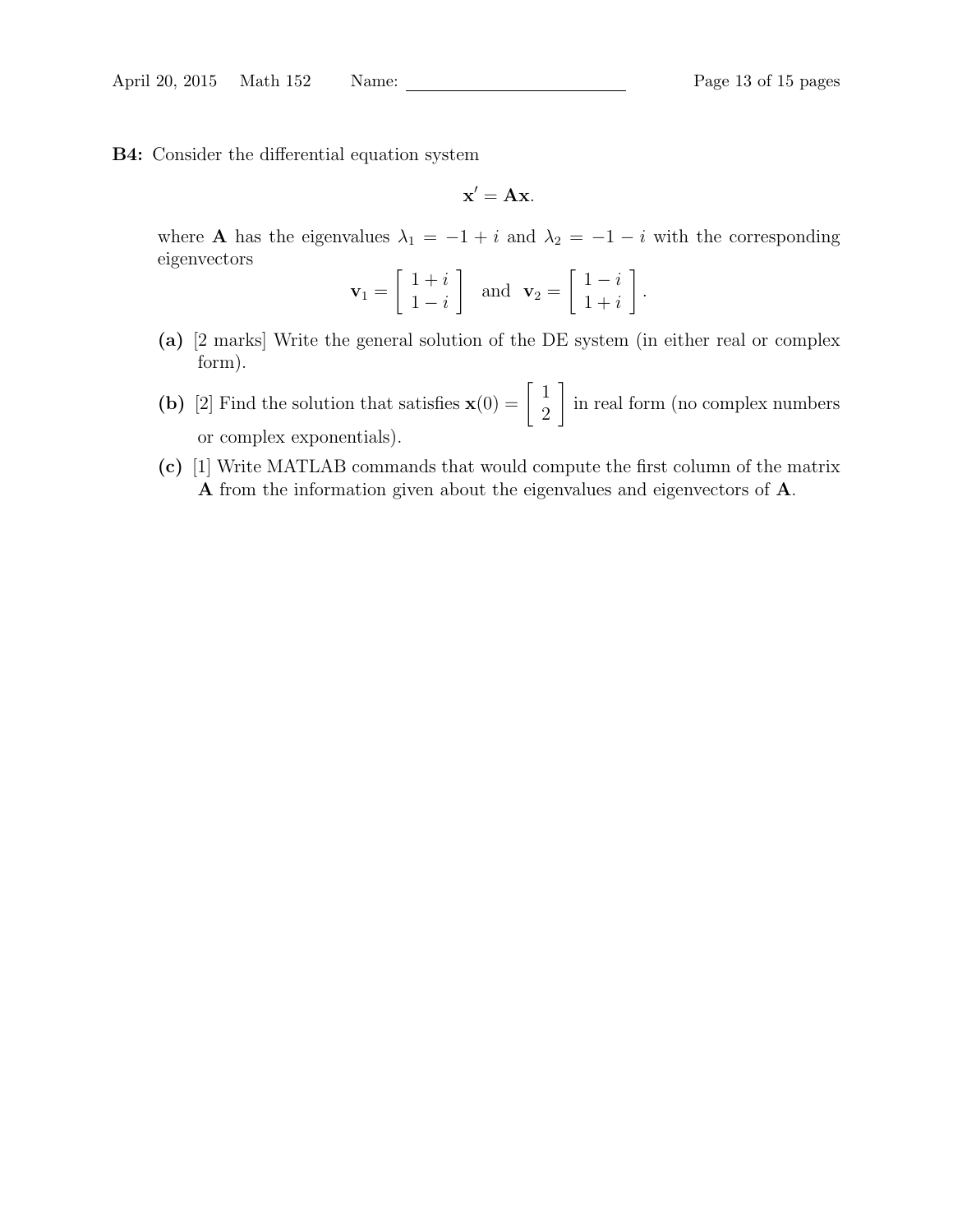- B5: The percentage of people with the disease, March Madness, is recorded every week. Note that it is possible to recover from March Madness one week and catch it again the following week. Records indicate that the disease can be modelled by a random walk and that if 50% of the population is infected with March Madness one week, then 60% of the population will be infected the next week. Records also indicate that if 100% of the population is infected one week, then 90% of the population will be infected the next week. It is known that 10% of the population has March Madness this week.
	- (a) [2 marks] What is the  $2 \times 2$  probability transition matrix for this system?
	- (b) [1] What percentage of the population will have March Madness two weeks from now?
	- (c) [1] What percentage of the population had March Madness last week?
	- (d) [1] Approximately what will be the percentage of people with March Madness many weeks from now?